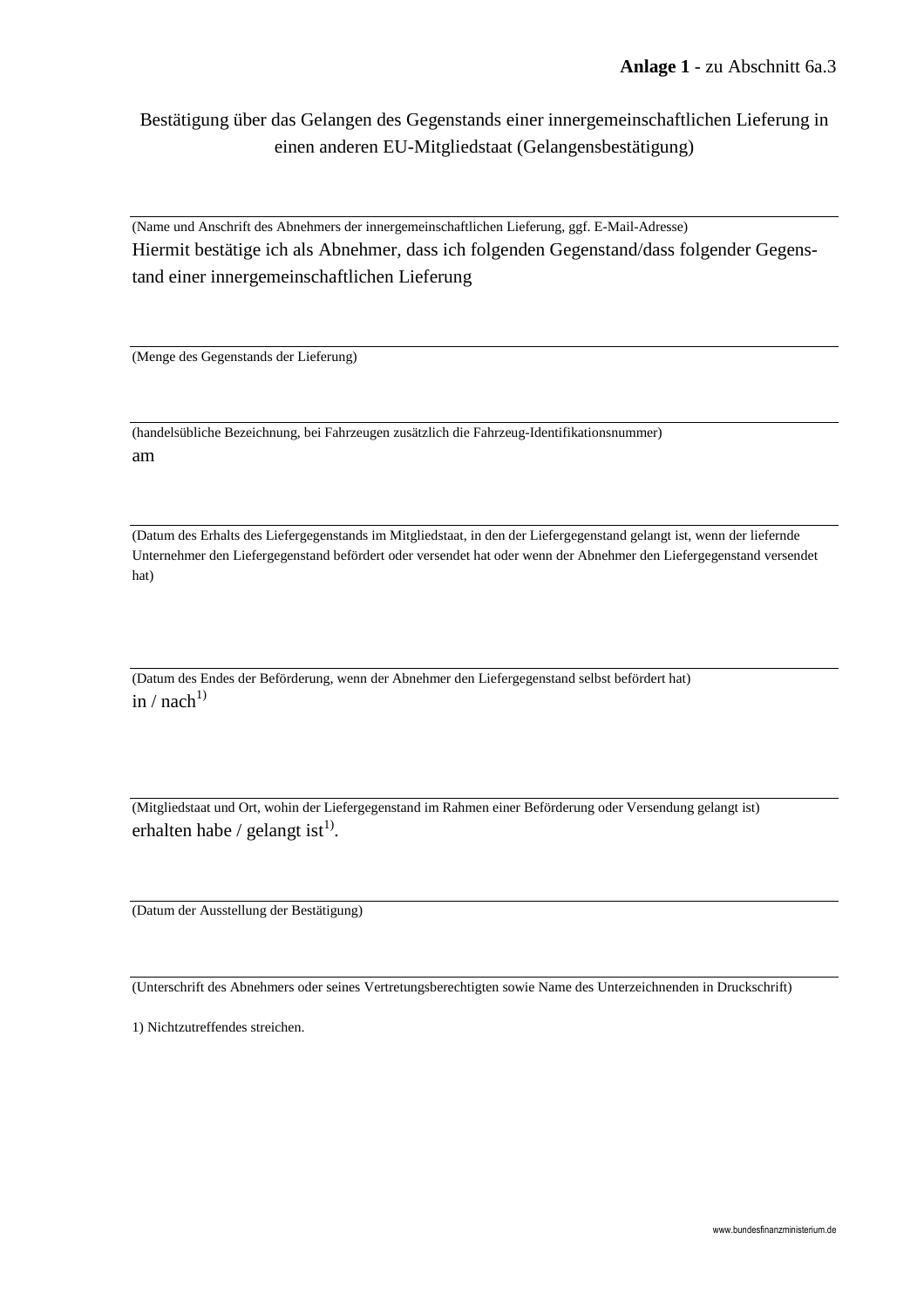**Anlage 2** – zu Abschnitt 6a.3

## Certification of the entry of the object of an intra-Community supply into another EU Member State (Entry Certificate)

(Name and address of the customer of the intra-Community supply, if applicable, E-Mail-address) I as the customer hereby certify my receipt/the entry<sup>1)</sup> of the following object of an intra-Community supply

(Quantity of the object of the supply)

(Standard commercial description – in the case of vehicles, including vehicle identification number) on

(Date the object of the supply was received in the Member State of entry if the supplying trader transported or dispatched the object of the supply or if the customer dispatched the object of the supply)

(Date the transportation ended if the customer transported the object of the supply himself or herself)  $in/at^{1}$ 

(Member State and place of entry as part of the transport or dispatch of the object)

(Date of issue of the certificate)

(Signature of the customer or of the authorised representative as well as the signatory's name in capitals)

1) Delete as appropriate.